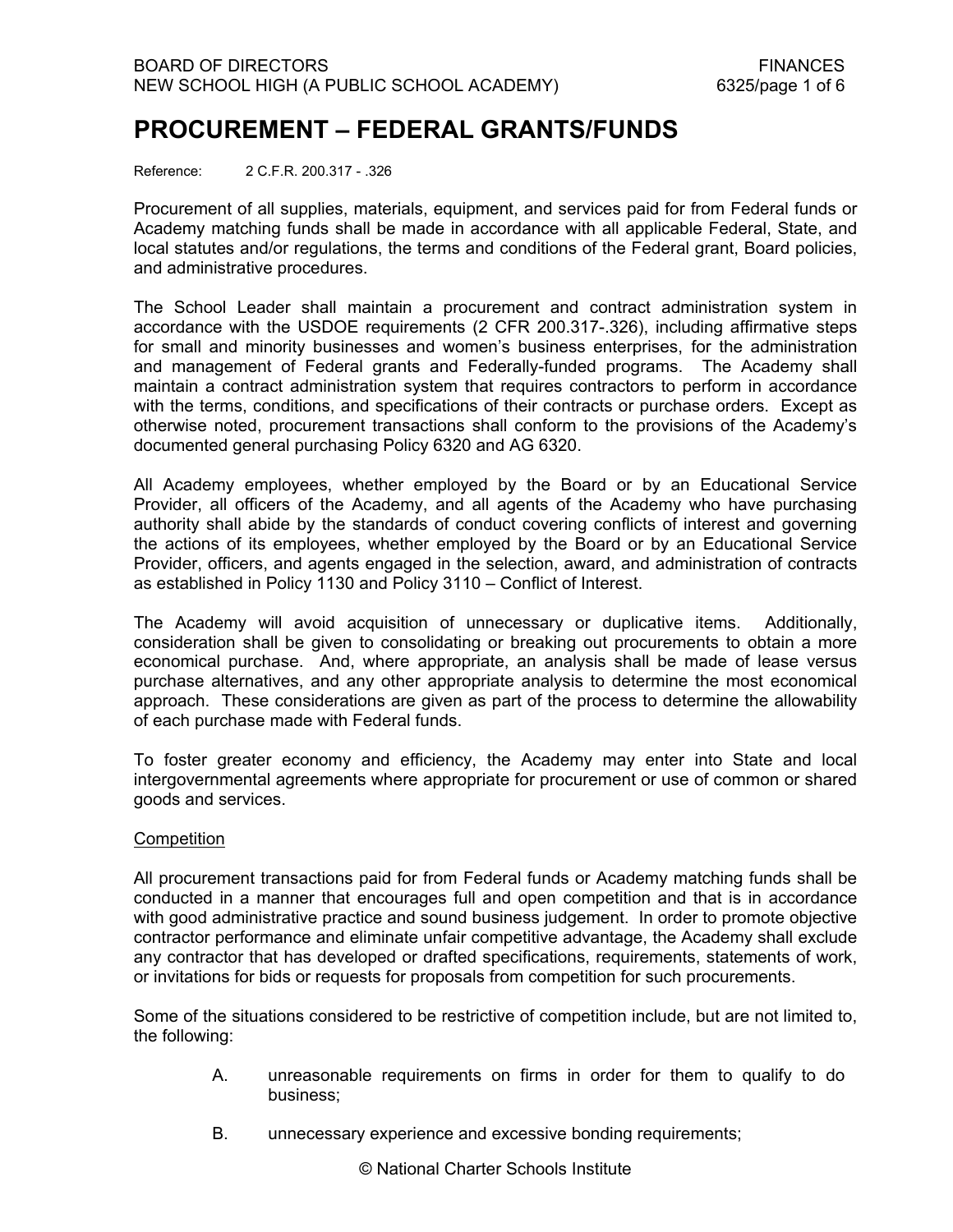- C. noncompetitive contracts to consultants that are on retainer contracts;
- D. organizational conflicts of interest:
- E specification of only a "brand name" product instead of allowing for an "*or equal*" product to be offered and describing the performance or other relevant requirements of the procurement; and
- F. any arbitrary action in the procurement process.

Further, the Academy does not use statutorily or administratively imposed State, local, or tribal geographical preferences in the evaluation of bids or proposals, unless (1) an applicable Federal statute expressly mandates or encourages a geographic preference; or (2) the Academy is contracting for architectural and engineering services, in which case geographic location may be a selection criterion provided its application leaves an appropriate number of qualified firms, given the nature and size of the project, to compete for the contract.

To the extent that the Academy uses a pre-qualified list of persons, firms or products to acquire goods and services that are subject to this policy, the pre-qualified list includes enough qualified sources as to ensure maximum open and free competition. The Academy allows vendors to apply for consideration to be placed on the list continuously.

### Solicitation Language

The Academy shall require that all solicitations made pursuant to this policy incorporate a clear and accurate description of the technical requirements for the material, product, or service to be procured. Such description shall not, in competitive procurements, contain features which unduly restrict competition. The description may include a statement of the qualitative nature of the material, product or service to be procured and, when necessary, shall set forth those minimum essential characteristics and standards to which it shall conform if it is to satisfy its intended use. Detailed product specifications should be avoided if at all possible.

When it is impractical or uneconomical to make a clear and accurate description of the technical requirements, a "brand name or equivalent" description may be used as a means to define the performance or other salient requirements of procurement. The specific features of the named brand which shall be met by offers shall be clearly stated; and identify all requirements which the offerors shall fulfill and all other factors to be used in evaluating bids or proposals.

The Academy will not approve any expenditure for an unauthorized purchase or contract.

#### Procurement Methods

The Academy shall utilize the following methods of procurement:

A Small Purchases

Small purchase procedures provide for relatively simple and informal procurement methods for securing services, supplies, and other property that does not exceed the competitive bid threshold of \$ 10,000. Small purchase procedures require that price or rate quotations shall be obtained from an adequate number of qualified sources.

© National Charter Schools Institute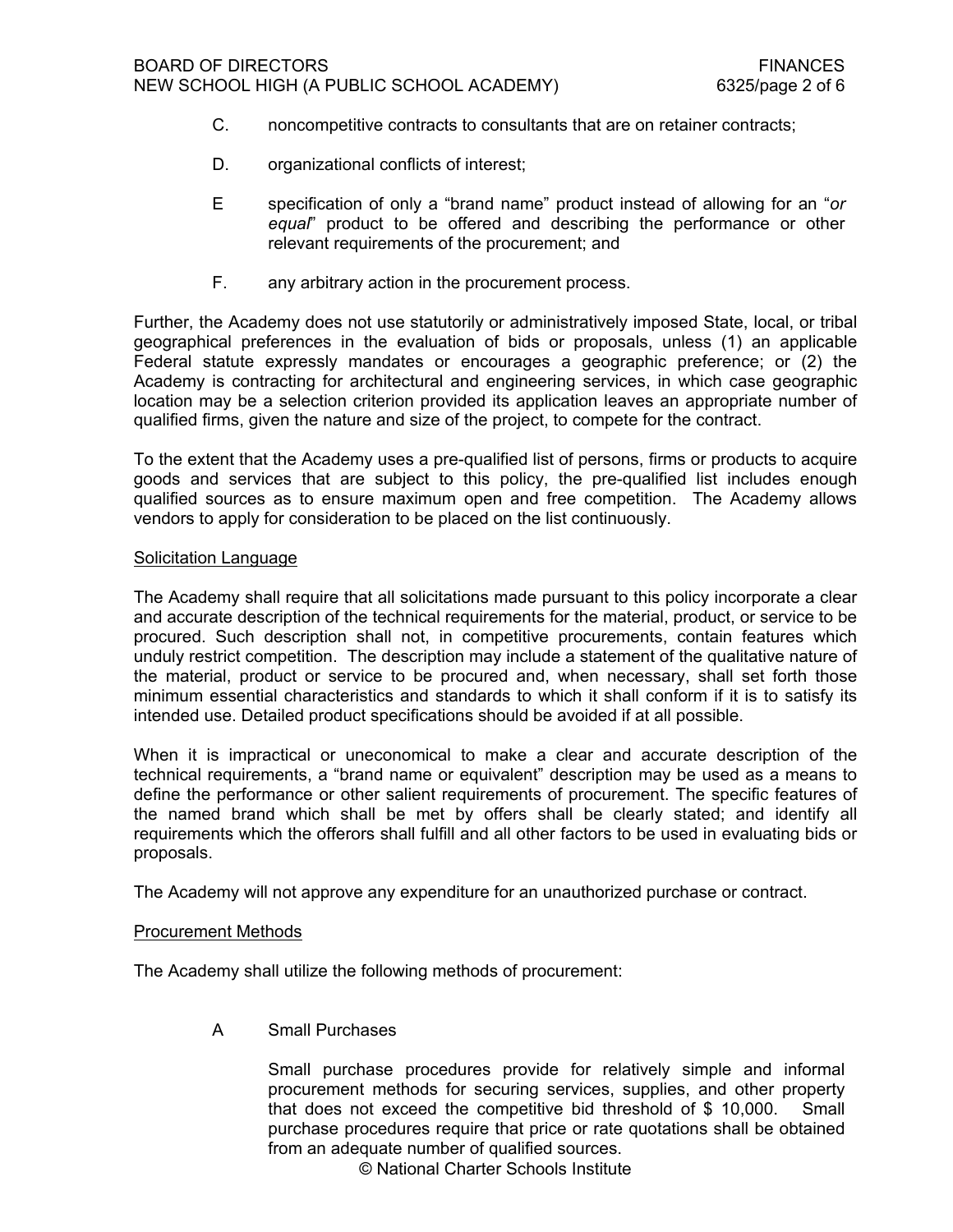# B Sealed Bids

Sealed, competitive bids shall be obtained when the purchase of, and contract for, single items of supplies, materials, or equipment which amounts more than to the amount allowed by Michigan statute and when the Board determines to build, repair, enlarge, improve, or demolish an academy building/facility the cost of which will exceed the amount allowed by Michigan statute.

[DRAFTING NOTE: The fiscal year 2018-2019 base pertaining to construction, renovation, repair, or remodeling and the base pertaining to procurement of supplies, materials, and equipment is \$24,459.]

In order for sealed bidding to be feasible, the following conditions shall be present:

- 1. a complete, adequate, and realistic specification or purchase description is available;
- 2. two (2) or more responsible bidders are willing and able to compete effectively for the business; and
- 3. the procurement lends itself to a firm fixed price contract and the selection of the successful bidder can be made principally on the basis of price.

When sealed bids are used, the following requirements apply:

- 1. Bids shall be solicited in accordance with the provisions of State law and Policy 6320. Bids shall be solicited from an adequate number of qualified suppliers, providing sufficient response time prior to the date set for the opening of bids. The invitation to bid shall be publicly advertised.
- 2. The invitation for bids will include product/contract specifications and pertinent attachments and shall define the items and/or services required in order for the bidder to properly respond.
- 3. All bids will be opened at the time and place prescribed in the invitation for bids; bids will be opened publicly.
- 4. A firm fixed price contract award will be made in writing to the lowest responsible bidder. Where specified in bidding documents, factors such as discounts, transportation cost, and life cycle costs shall be considered in determining which bid is lowest. Payment discounts may only be used to determine the low bid when prior experience indicates that such discounts are usually taken.
- 5. The Board reserves the right to reject any or all bids for sound documented reason.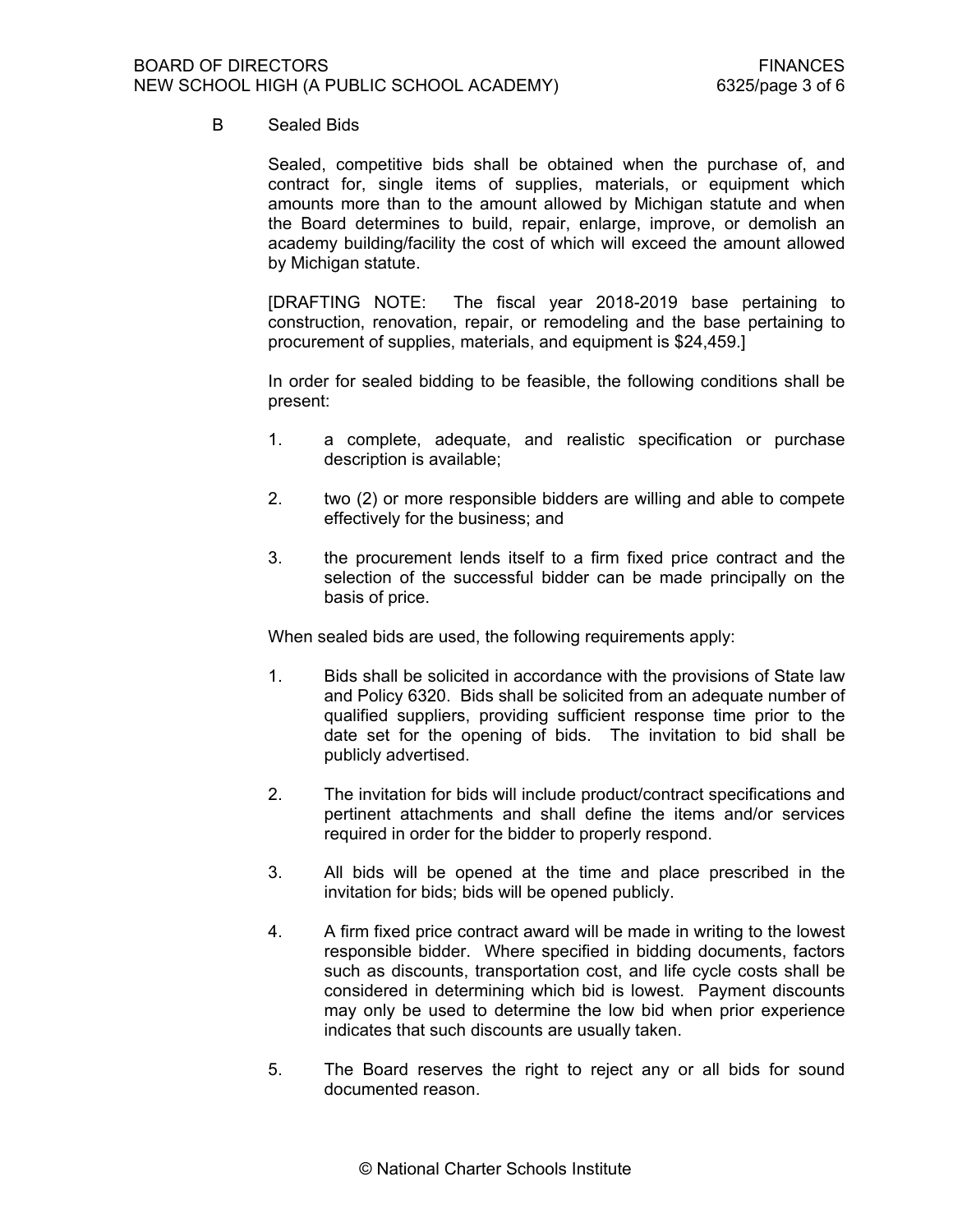C Competitive Proposals

Procurement by competitive proposal, normally conducted with more than one source submitting an offer, is generally used when conditions are not appropriate for the use of sealed bids or in the case of a recognized exception to the sealed bid method. (See Policy 6320 for competitive bid procedures.)

[Drafting Note: Like sealed bids, Federal law does not require a competitive proposal unless the procurement is for over \$250,000. The State/Academy may set a lower threshold for sealed bids and competitive proposals. Michigan law stipulates a threshold for which sealed bids are required. (See Policy 6320.)]

If this method is used, the following requirements apply:

- 1. Requests for proposals shall be publicized and identify all evaluation factors and their relative importance. Any response to the publicized requests for proposals shall be considered to the maximum extent practical.
- 2. Proposals shall be solicited from an adequate number of sources.
- 3. The Academy shall use its written method for conducting technical evaluations of the proposals received and for selecting recipients.
- 4. Contracts shall be awarded to the responsible firm whose proposal is most advantageous to the program, with price and other factors considered.

The Academy may use competitive proposal procedures for qualificationsbased procurement of architectural/engineering (A/E) professional services whereby competitors' qualifications are evaluated and the most qualified competitor is selected, subject to negotiation of fair and reasonable compensation. The method, where price is not used as a selection factor, can only be used in procurement of A/E professional services. It cannot be used to purchase other types of services though A/E that firms are a potential source to perform the proposed effort.

D. Noncompetitive Proposals

Procurement by noncompetitive proposals allows for solicitation of a proposal from only one source and may be used only when one or more of the following circumstances apply:

- 1. the item is available only from a single source
- 2. the public exigency or emergency for the requirement will not permit a delay resulting from competitive solicitation
- 3. the Federal awarding agency or pass-through entity expressly authorizes noncompetitive proposals in response to a written request from the Academy
	- © National Charter Schools Institute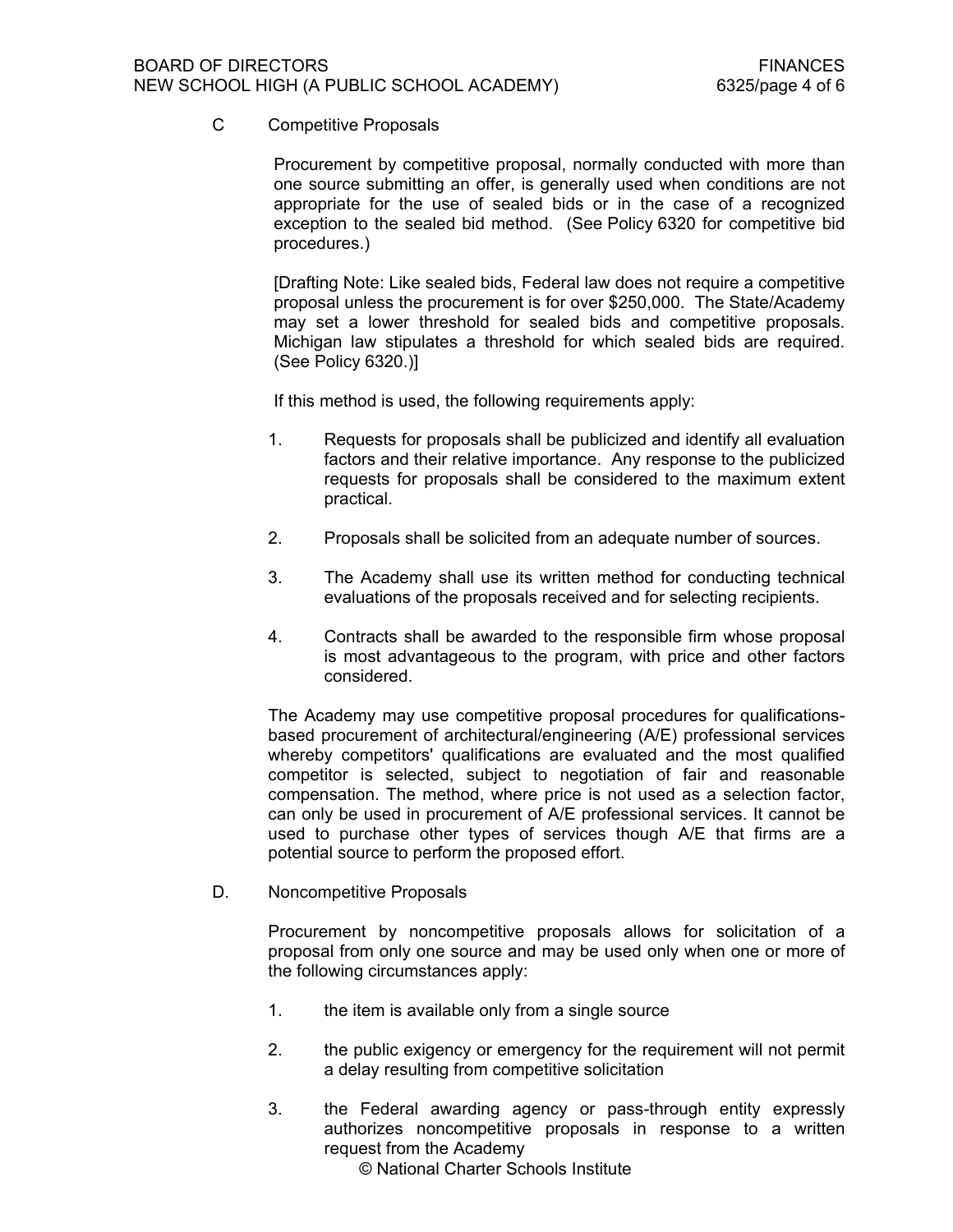4. after solicitation of a number of sources, competition is determined to be inadequate

## Contract/Price Analysis

The Academy shall perform a cost or price analysis in connection with every procurement action in excess of \$250,000, including contract modifications. A cost analysis generally means evaluating the separate cost elements that make up the total price, while a price analysis means evaluating the total price, without looking at the individual cost elements.

The method and degree of analysis is dependent on the facts surrounding the particular procurement situation; however, the Academy shall come to an independent estimate prior to receiving bids or proposals.

When performing a cost analysis, the Academy shall negotiate profit as a separate element of the price. To establish a fair and reasonable profit, consideration is given to the complexity of the work to be performed, the risk borne by the contractor, the contractor's investment, the amount of subcontracting, the quality of its record of past performance, and industry profit rates in the surrounding geographical area for similar work.

#### Time and Materials Contracts

The Academy uses a time and materials type contract only (1) after a determination that no other contract is suitable; and (2) if the contract includes a ceiling price that the contractor exceeds at its own risk. Time and materials type contract means a contract whose cost to the Academy is the sum of the actual costs of materials, and direct labor hours charged at fixed hourly rates that reflect wages, general and administrative expenses, and profit.

Since this formula generates an open-ended contract price, a time-and-materials contract provides no positive profit incentive to the contractor for cost control or labor efficiency. Therefore, the Academy sets a ceiling price for each contract that the contractor exceeds at its own risk. Further, the Academy shall assert a high degree of oversight in order to obtain reasonable assurance that the contractor is using efficient methods and effective cost controls.

### Suspension and Debarment

The Academy will award contracts only to responsible contractors possessing the ability to perform successfully under the terms and conditions of the proposed procurement. All purchasing decisions shall be made in the best interests of the Academy and shall seek to obtain the maximum value for each dollar expended. When making a purchasing decision, the Academy shall consider such factors as (1) contractor integrity; (2) compliance with public policy; (3) record of past performance; and (4) financial and technical resources.

The School Leader shall have the authority to suspend or debar a person/corporation, for cause, from consideration or award of further contracts. The Academy is subject to and shall abide by the nonprocurement debarment and suspension regulations implementing Executive Orders 12549 and 12689, 2 CFR Part 180.

Suspension is an action taken by the Academy that immediately prohibits a person from participating in covered transactions and transactions covered under the Federal Acquisition Regulation (48 CFR chapter 1) for a temporary period, pending completion of an agency investigation and any judicial or administrative proceedings that may ensue. A person so excluded is suspended. (2 CFR Part 180 Subpart G)

© National Charter Schools Institute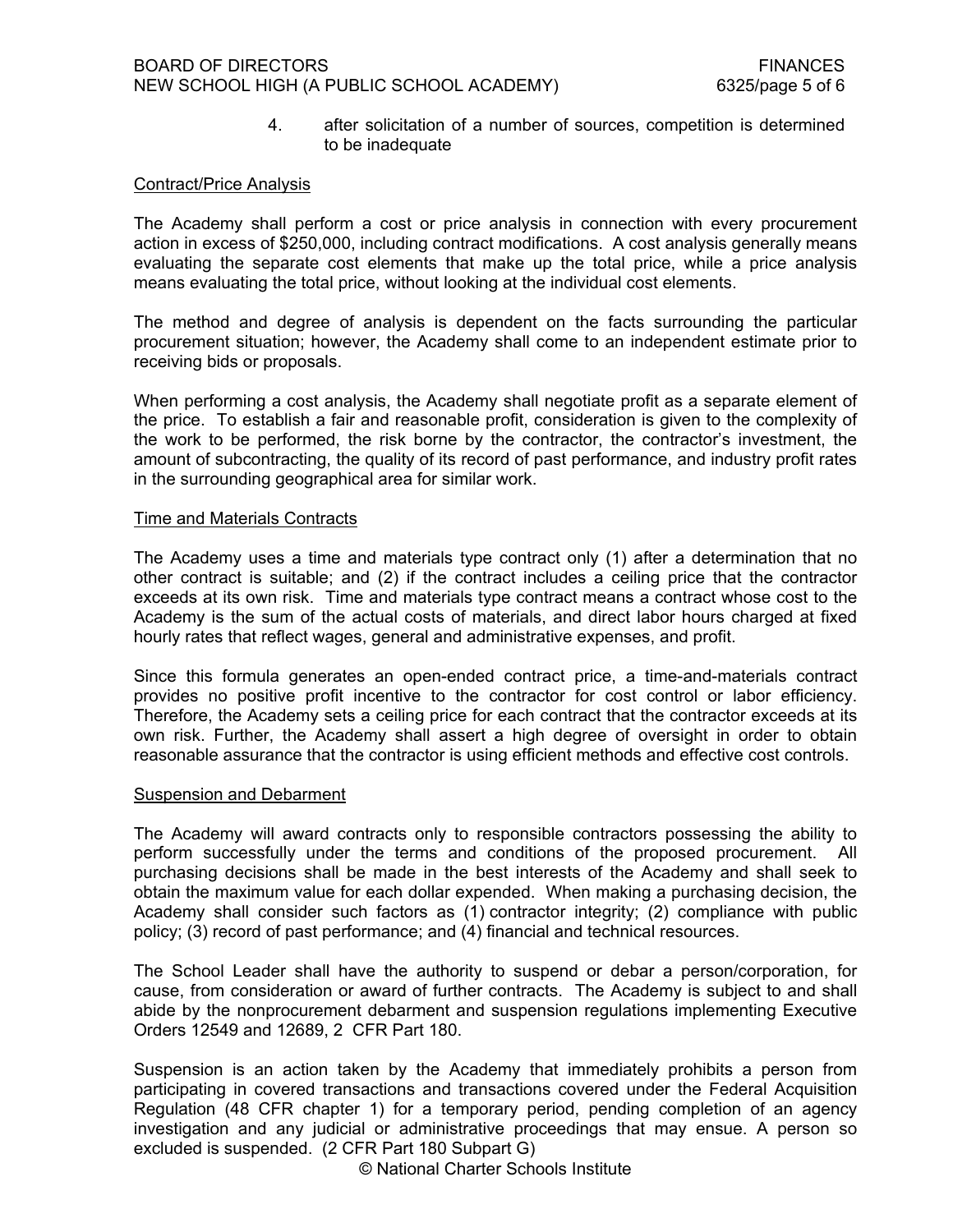Debarment is an action taken by the School Leader to exclude a person from participating in covered transactions and transactions covered under the Federal Acquisition Regulation (48 CFR chapter 1). A person so excluded is debarred. (2 CFR Part 180 Subpart H)

The Academy shall not subcontract with or award subgrants to any person or company who is debarred or suspended. For contracts over \$25,000, the Academy shall confirm that the vendor is not debarred or suspended by either checking the Federal government's System for Award Management, which maintains a list of such debarred or suspended vendors at www.sam.gov; collecting a certification from the vendor; or adding a clause or condition to the covered transaction with that vendor. (2 CFR Part 180 Subpart C)

### Bid Protest

The Academy maintains the following protest procedures to handle and resolve disputes relating to procurements and, in all instances, discloses information regarding the protest to the awarding agency.

A bidder who wishes to file a bid protest shall file such notice and follow procedures prescribed by the Request For Proposals (RFPs) or the individual bid specifications package, for resolution. Bid protests shall be filed in writing with the School Leader within seventy-two (72) hours of the opening of the bids in protest.

Within five (5) days of receipt of a protest, the School Leader shall review the protest as submitted and render a decision regarding the merits of the protest and any impact on the acceptance and rejection of bids submitted. Notice of the filing of a bid protest shall be communicated to the Board and shall be so noted in any subsequent recommendation for the acceptance of bids and awarding of contracts.

Failure to file a notice of intent to protest, or failure to file a formal written protest within the time prescribed, shall constitute a waiver of proceedings.

# Maintenance of Procurement Records

The Academy maintains records sufficient to detail the history of all procurements. These records will include, but are not necessarily limited to the following: rationale for the method of procurement, selection of contract type, contractor selection or rejection, and the basis for the contract price (including a cost or price analysis).

Adopted 5/29/19 Revised 3/31/21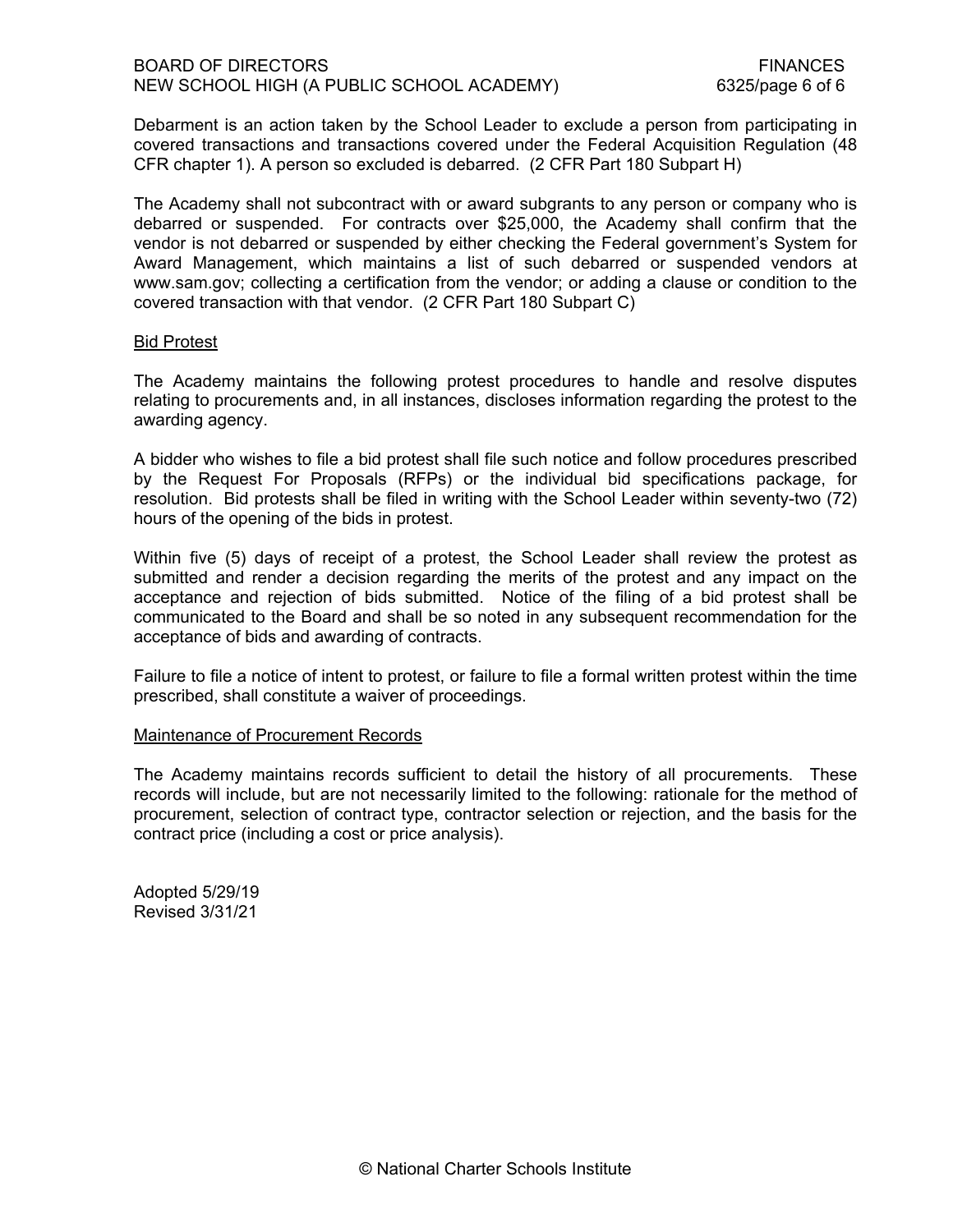# **PURCHASING**

Reference: MCL 380.1267, 380.1274 et seq.

Procurement of all supplies, materials, equipment, and services paid for from Academy funds shall be made in accordance with all applicable federal and State statutes, Board policies, and administrative procedures. Standards of conduct covering conflicts of interest and governing the actions of its employees engaged in the selection, award, and administration of contracts are established in Policy 1130. – Conflict of Interest.

All procurement transactions shall be conducted in a manner that encourages full and open competition and in accordance with good administrative practice and sound business judgment.

Each year the State of Michigan informs the School of the legal amount for purchases which require a formal bidding process of a single item.

Purchases in a single transaction that are in excess of the dollar amount permitted by State statute shall require competitive bids and, whenever possible, have at least three (3) such bids for substantiation of purchase and shall require approval of the Board prior to purchase.

### Competitive Bids

Competitive bids are not required for items purchased through the cooperative bulk purchasing program operated by the Michigan Department of Management and Budget pursuant to MCL 18.1263.

Competitive bids are not required for food purchases, unless food purchased in a single transaction costs \$100,000 or more

Bids shall be sealed and shall be opened by the School Leader in the presence of at least one (1) witness. All orders or contracts should be awarded to the lowest responsible bidder; however, consideration can be given to:

- A. the quality of the item(s) to be supplied;
- B. its conformity with specifications;
- C. suitability to the requirements of the Academy;
- D. delivery terms;
- E. past performance of vendor.

In addition to the factors above, the Board may consider and provide a preference to bidders which use a Michigan-based business as the primary contractor.

For purposes of this preference a Michigan-based business means a business that would qualify for a Michigan preference for procurement contracts under MCL 18.1268, which requires that the businesses certify that since inception or during the last twelve (12) months it has done one of the following: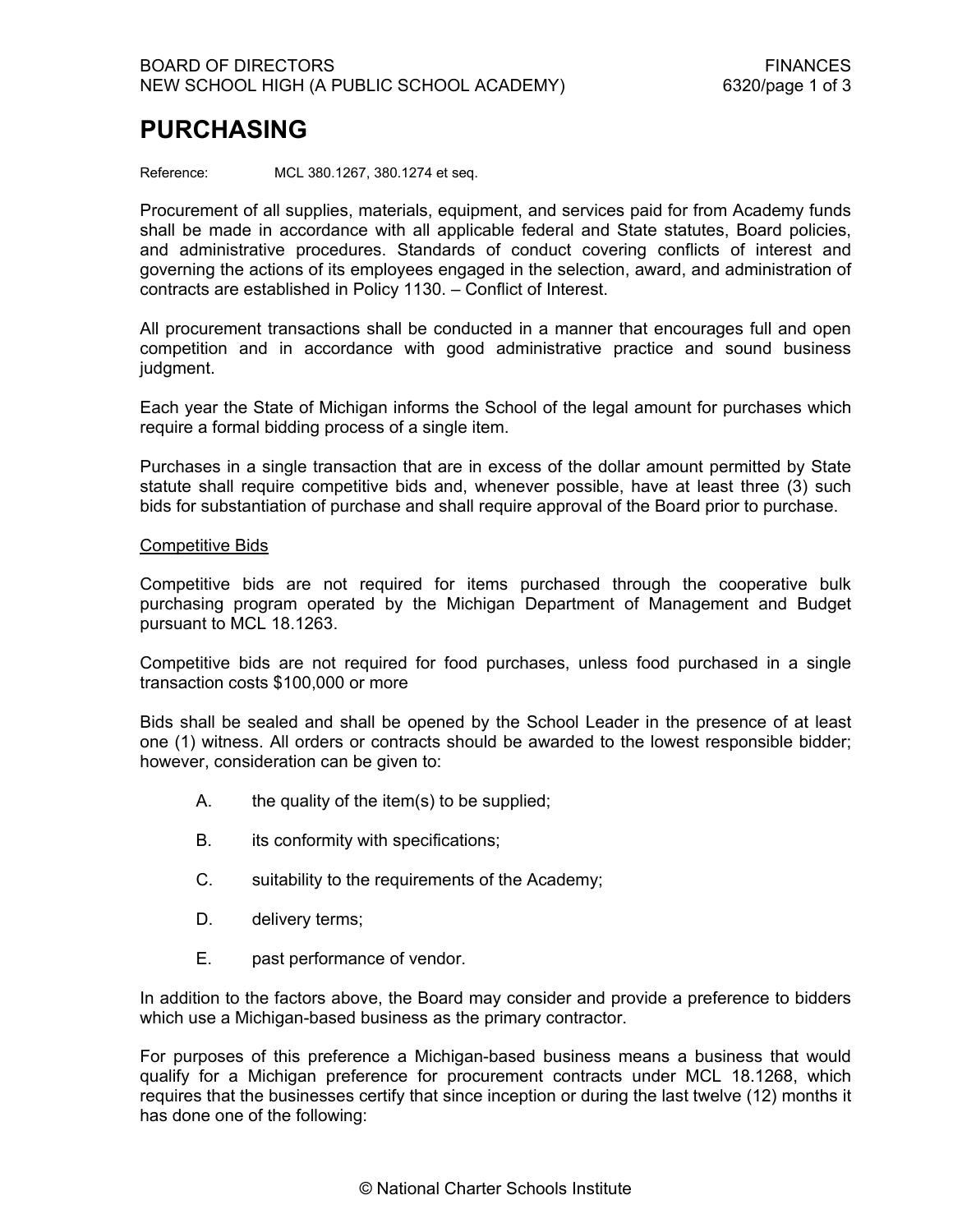- A. have filed a Michigan business tax return showing an allocation of income tax base to Michigan;
- B. have filed a Michigan income tax return showing income generated in or attributed to Michigan; or
- C. withheld Michigan income tax from compensation paid to the bidder's owners and remitted the tax to the Michigan Department of Treasury.

The Board reserves the right to reject any and all bids.

### Bid Protest

A bidder who wishes to file a bid protest must file such notice and follow procedures prescribed by the Request For Proposals (RFP) or the individual bid specifications package, for resolution. Bid protests must be filed in writing with the School Leader within seventy-two (72) hours of the opening of the bids in protest.

Within five (5) days of receipt of a protest, the School Leader shall review the protest as submitted and render a decision regarding the merits of the protest and any impact on the acceptance and rejection of bids submitted. Notice of the filing of a bid protest shall be communicated to the Board and shall be so noted in any subsequent recommendation for the acceptance of bids and awarding of contracts.

Failure to file a notice of intent to protest, or failure to file a formal written protest within the time prescribed, shall constitute a waiver of proceedings.

#### General Provisions

The School Leader is authorized to purchase all items within budget allocations.

In order to promote efficiency and economy in the operation of the school, the Board requires that the School Leader periodically estimate requirements for standard items or classes of items and make quantity purchases on a bid basis to procure the lowest cost consistent with good quality.

Whenever storage facilities or other conditions make it impractical to receive total delivery at any one time, the total quantity to be shipped but with staggered delivery dates, shall be made a part of the bid specifications.

Before placing a purchase order, the School Leader shall check as to whether the proposed purchase is subject to bid, whether sufficient funds exist in the budget, and whether the material might be available elsewhere in the school. All purchase orders shall be numbered consecutively.

The Board may acquire office equipment as defined in law by lease, by installment payments, by entering into lease-purchase agreements, or by lease with an option to purchase, provided the contract sets forth the terms of such a purchase.

# Procurement – Federal Grants

The School Leader shall maintain a procurement and contract administration system in accordance with the USDOE requirements (34 CFR 80.36) for the administration and